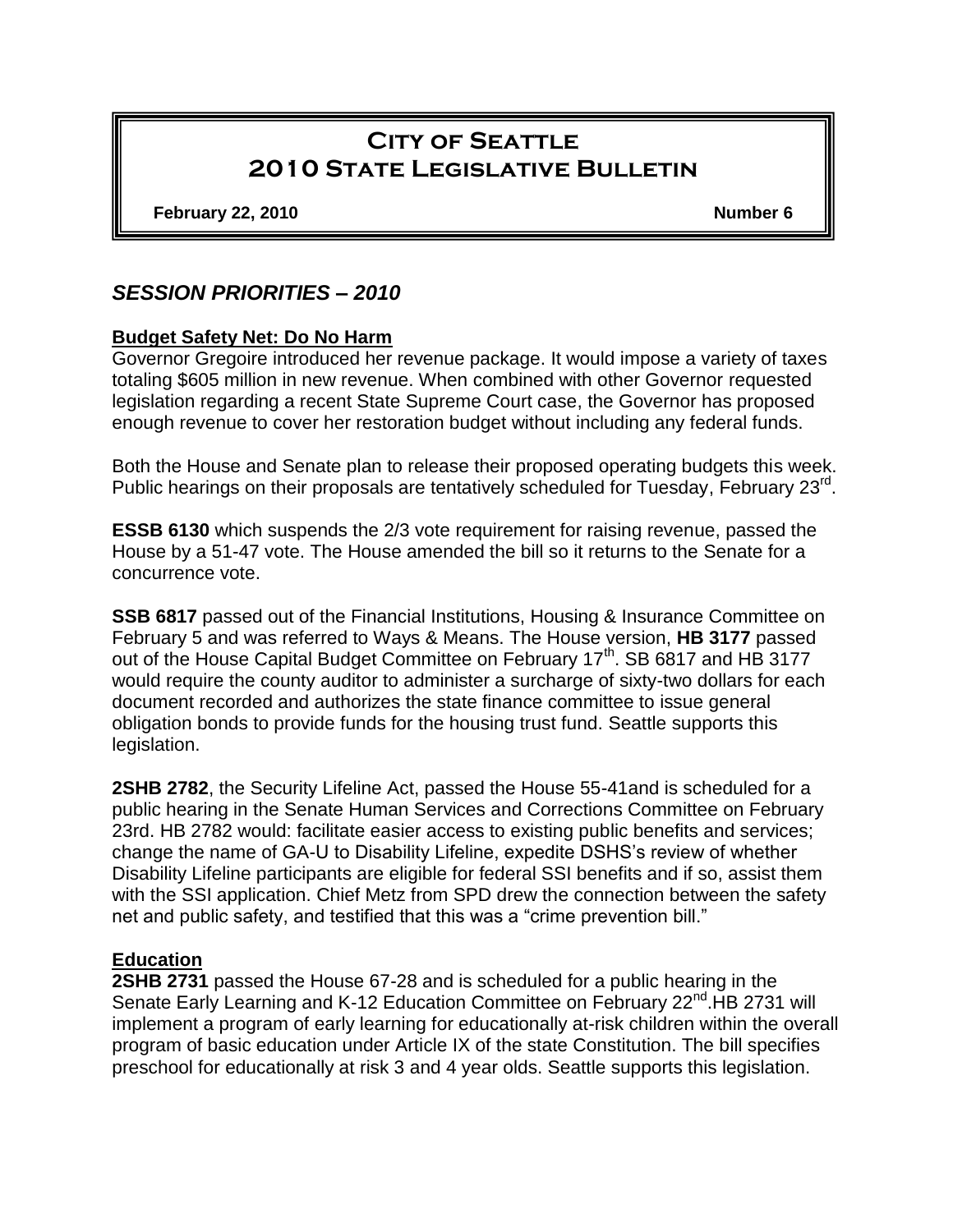**E2SSB 6696** passed out of the Senate 41-5 and had a public hearing in the House Education Committee on February  $17<sup>th</sup>$ . SB 6696 is the Senate's education reform bill that would require action plans for persistently low-achieving schools and their districts to target funds and assistance to turn around the identified low-achieving schools, as well as other reforms.

**SSB 6759** passed out of the Senate 47-0 and had a public hearing in the House Committee on Early Learning and Children's Services on February 18<sup>th</sup>. SB 6759 asserts that a voluntary program of early learning should be included in basic education. The Legislature intends to begin the program by creating a working group to identify and recommend a plan for implementation. Bea Kelleigh testified in support of this legislation on behalf of the City.

## **Public Safety**

**SSB 5838**, the vulnerable roadway user bill, failed to pass out of the Senate before cutoff. It was added to the Senate Order of Consideration several hours before the 5 pm cutoff, but did not come up for vote. Time simply ran out.

#### **Revenue/Fiscal**

**SSB 6424**, the Senate version of the local fiscal flexibility bill, passed out of the Senate by a 39-9 vote. A floor amendment removed the REET flexibility language. The core provision of the bill—removing the non-supplant requirements for the additional .3 public safety sales tax—remains intact. The bill is scheduled for a public hearing in the House Finance Committee on February 24<sup>th</sup>.

**ESHB 3179**, the House version of the local fiscal flexibility bill, passed out of House by a 51-47 vote. This bill also removes the non-supplant requirements, but it also contains additional provisions that would allow cities to impose a .1 public safety sales tax if the county fails to impose the full .3 by Dec 31<sup>st</sup>. In addition, HB 3179 clarifies the recent brokered natural gas court case to allow the City to continue collecting the tax. The REET provisions were removed by a floor amendment.

HB 3176 had a hearing in the House Finance Committee on Saturday February 13<sup>th</sup>. HB 3176 increases state revenues by closing certain tax loopholes, ending certain tax preferences, and extending the B&O tax to out of state businesses that operate in Washington.

## **Transportation**

**E2SHB 1591** passed the House by a 56-38 vote and is scheduled for a public hearing in the Senate Transportation Committee on February 23rd. HB 1591 provides greater flexibility for Transportation Benefit Districts, primarily by allowing the sales tax to be collected up to 30 years thereby allowing it to be bonded against.

**SHB 1775** would allow the City to regulate limousines. It passed out of the House by a 62-32 vote. The bill contains fee provisions, so is exempt from cutoffs.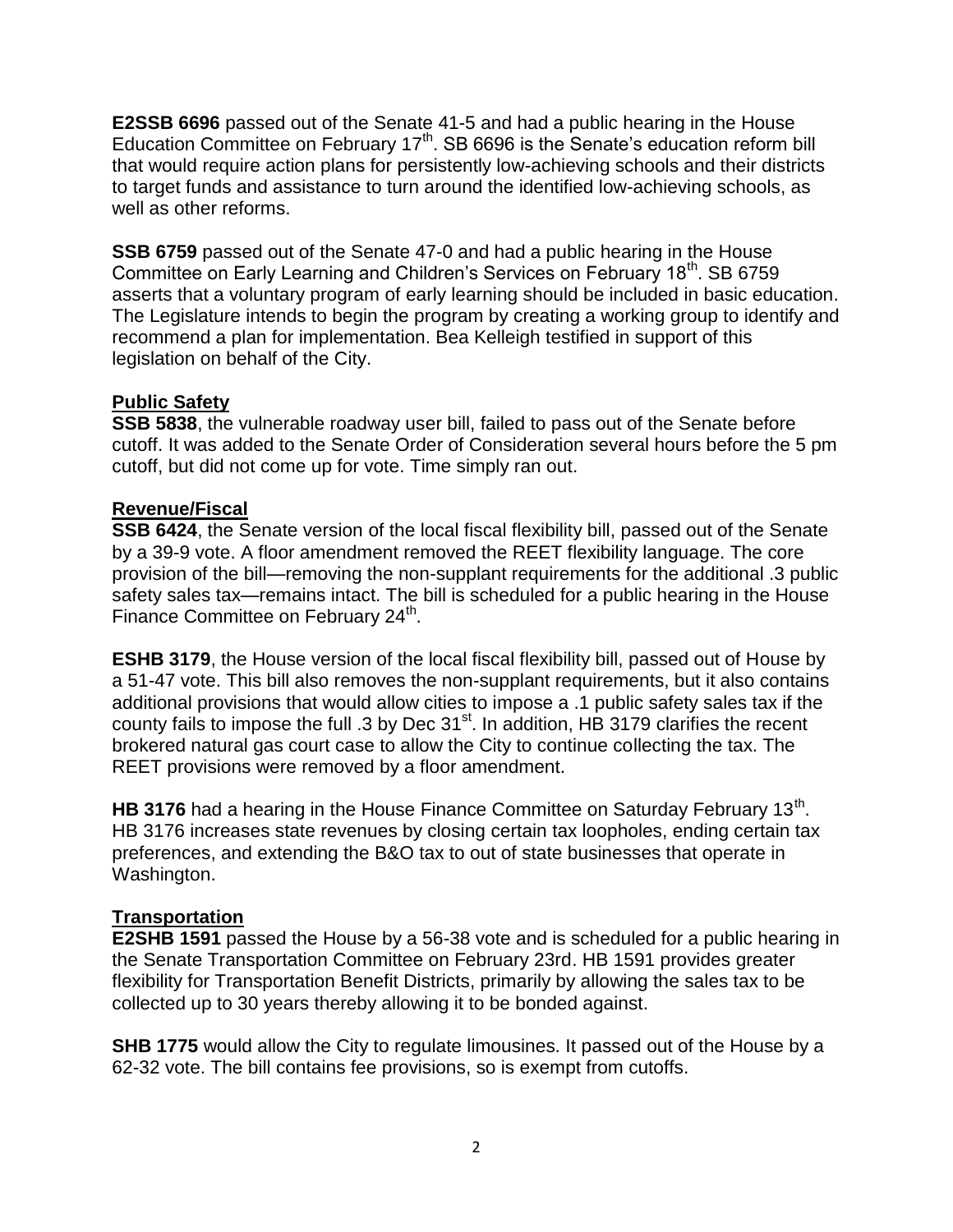**SHB 2855** failed to pass out of the House before cutoff. HB 2855 would have temporarily authorized transit agencies to raise revenue by imposing a \$20 annual vehicle license fee by a vote of the governing body without first forming a Transportation Benefit District (TBD).

**SSB 6570,** which would allow certain private transportation providers to use designated transit only lanes, passed the Senate 46-1 and is scheduled for a public hearing in the House Transportation Committee on February 22<sup>nd</sup>. The bill, although improved from the original version, is still problematic. SDOT will be providing testimony detailing the City's concerns with the bill in its current form.

**SSB 6366** failed to pass out of the Senate before cutoff. The City opposed this bill because it would give WSDOT total control over local permitting and appeals related to major transportation projects.

#### **Water Stewardship**

**HB 3181** and **SB 6851** would provide state funding for stormwater clean up, primarily through a competitive grant program. The revenue would come from an increase in the Hazardous Substance Tax and would raise approximately \$250M a year. Initially, these funds would also be used to help address the General Fund deficit. After a lengthy hearing on the 17<sup>th</sup>, the House Capital Budget Committee passed HB 3181 on the 18<sup>th</sup> by a vote of 8-7. Shortly before the hearing on the  $17<sup>th</sup>$ , the Governor announced her proposed revenue package, which includes support for this proposal. The Senate Ways and Means Committee is scheduled to hear SB 6851 the afternoon of the 22<sup>nd</sup>. Seattle supports this legislation.

#### *ONGOING PRIORITIES – 2010*

## **Race & Social Justice**

**E2SHB 2793** clarifies and expands the rights and obligations of state registered domestic partners and other couples related to parentage. It passed the House 59-39 and had a public hearing in the Senate Committee on Government Operations and Elections on February 18<sup>th</sup>. Seattle supports this legislation.

#### **Economic Development**

**2ESHB 2912** passed the House 53-45. HB 2912 directs stadium related taxes to dedicated accounts once the debt obligations for stadiums are paid. As it passed the House, it requires the dedicated accounts to fund the arts, affordable housing, tourism promotion, youth athletic facilities, regional centers, performing arts centers, and health and human services provided by nonprofit agencies.

#### **Energy**

**ESSB 6656** would implement a pilot program for energy conservation services. The amended version passed the Senate 44-2 and had public hearing in the House Technology Energy and Communications Committee on February 17<sup>th</sup>. The original bill would have authorized municipalities to establish conservation utilities to finance residential energy efficiencies. The amendments limit the authorization to a pilot project